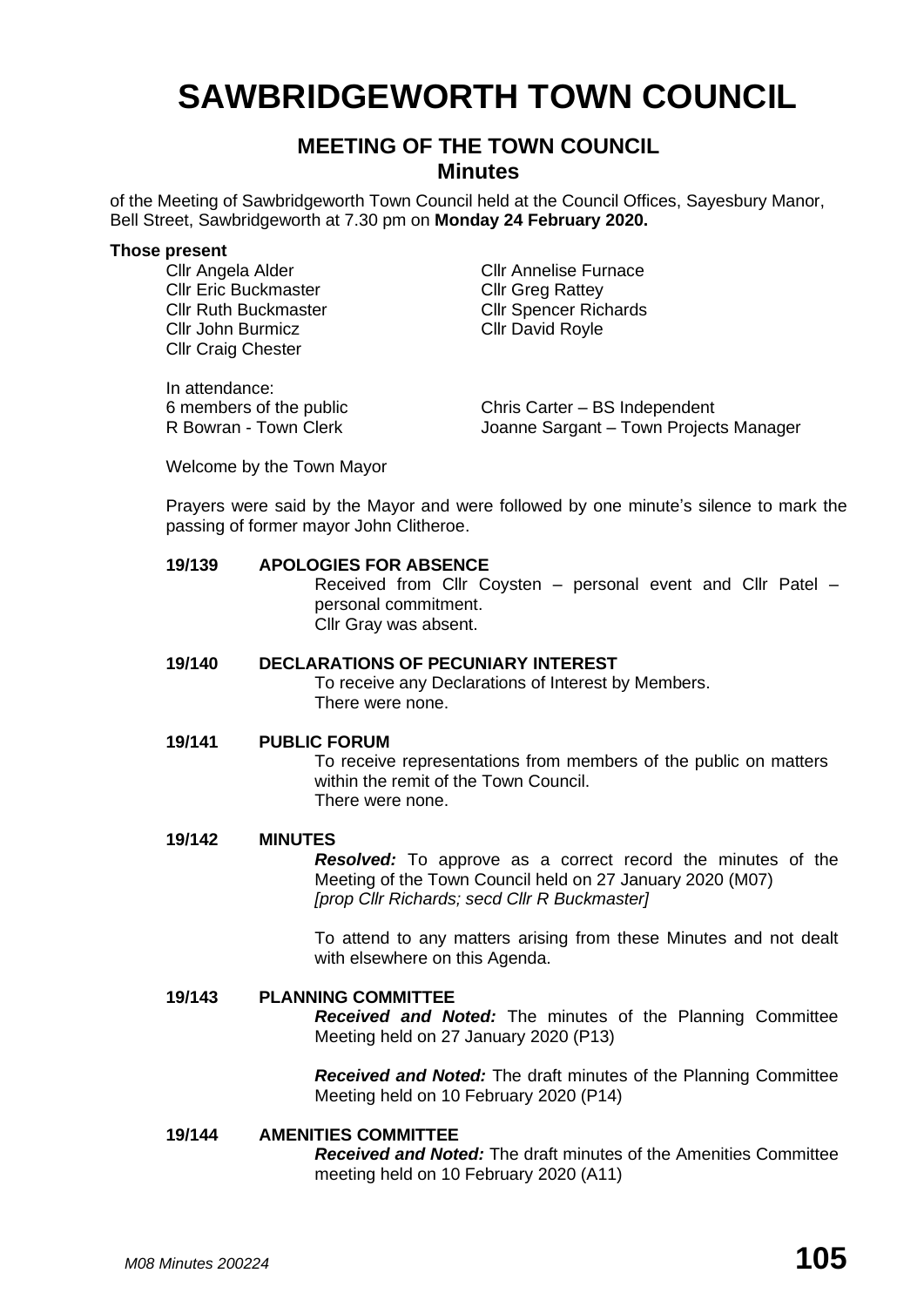#### **19/145 APPOINTMENTS TO COMMITTEES**

*Resolved:* To appoint Cllr Rattey to the Economic Development and Sawbridgeworth Town Action Plan Committee. *[prop Cllr Alder; secd Cllr Burmicz]*

*Resolved:* To appoint Cllr Richards to the Amenities Committee. *[prop Cllr Royle; secd Cllr Furnace]*

#### **19/146 APPOINTMENT OF REPRESENTATIVE**

*Resolved:* Following the resignation of Steven Jones from the town council. To appoint Cllr Richards as the town council Representative to serve on the management committee of the Sawbridgeworth Memorial Hall Trust charity.

*[prop Cllr E Buckmaster; secd Cllr R Buckmaster]*

#### **19/147 NOMINATION OF A MAYOR-ELECT**

*Resolved:* To nominate Cllr Annelise Furnace as mayor-elect for the civic year 2020-21 who will, if confirmed by a vote at that meeting, take office as Mayor at the Annual Meeting of the council to be held on 18 May 2020. *[prop Cllr Alder; secd Cllr R Buckmaster]*

#### **19/148 MAYOR'S CORRESPONDENCE/COMMUNICATIONS**

*Received and Noted:* Mayor's appointments and communications.

- Thank you notes from recipients of council grants made in January.
- 31 Jan; attended Harlow Mayor's Quiz Night
- 07 Feb; attended Essex Wing ATC presentation evening
- 10 Feb; attended Steering Group meeting for SAWB4 from Countryside Properties
- 14 Feb; attended F&B school for Young Town Designers morning

#### **19/149 REPRESENTATIVES REPORTS**

*Received and Noted:* Representatives reports from:

- o County Councillor E Buckmaster who in addition reported;
	- o County had now set their council tax at 3.99% increase
	- o Sustainability strategy would be set within a month or so
	- o Herts bus network, ANPR enforcement of bus lanes
- o District Councillor Alder reported;
	- o Attending HR committee on 12 Feb
	- o Attending ModGov training on 20 Feb
- o District Councillor R Buckmaster
- o District Councillor Burmicz
- o Hertfordshire Police reported in absentia
	- o Low crime rate in Sawbridgeworth
	- o Working in partnership with STC on the ASB agenda.
	- o Temporarily covering High Wych village
- o Other Representatives & Champions
	- o Cllr Royle Dep Mayor, Schools and Footpaths
	- o Cllr R Buckmaster SYPRC & RHSO

#### **19/150 DISTRICT PLAN**

To report on latest information relating to the following proposed developments:

- Gilston Villages [Ref: 3/19/1045/OUT]
	- o Gilston and Eastwick Neighbourhood Plan being prepared
- Land north of Sawbridgeworth (SAWB4) [Ref: 3/18/2735/FUL] To determine the response by the town council to the planning application. Members agreed that an extra council meeting